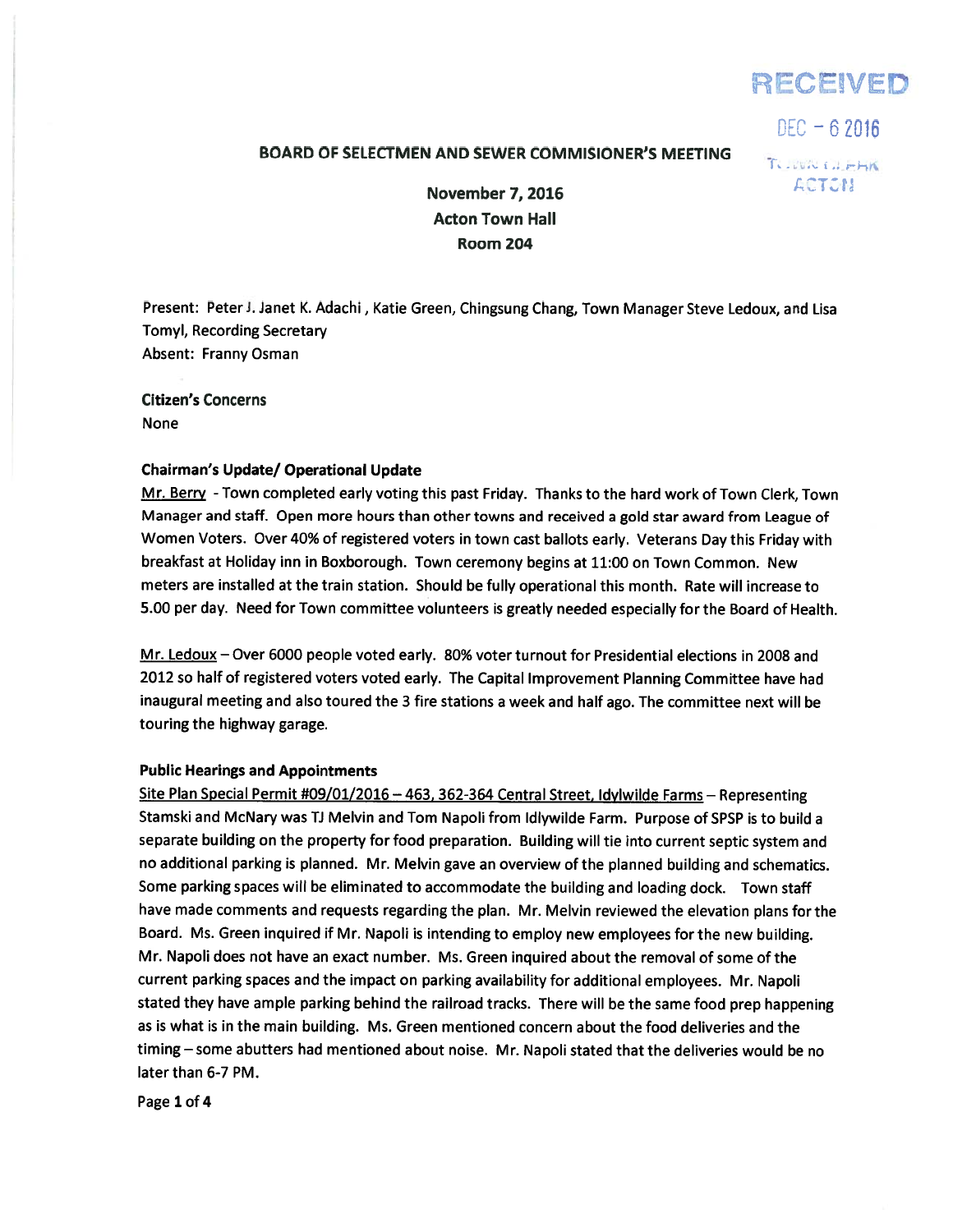Ms. Green also addressed the concerns received from abutters regarding the current lighting and the propose<sup>d</sup> lighting. Mr. Melvin stated that the propose<sup>d</sup> lighting <sup>p</sup>lan does not intend to increase the lighting by more than 25% - just the (new) entrances only.

Ms. Adachi noted the Water District reques<sup>t</sup> for water-use projections and asked if the applicant would incorporate recommendations of the Design Review Board.Mr. Chang reiterated concern about neighbors' concern regarding light pollution — Mr. Napoli would take that into consideration with final design.

Ms. Adachi addressed complaints from abutters regarding loose trash and <sup>p</sup>lastic bags and the turkey truck idling in the early hours of the morning. ldylwilde Farms can control the idling hours and delivery hours, neighbors would appreciate that. Sidewalk committee has recommended in lieu of continuing sidewalk to contribute to the Sidewalk Fund instead. Planning mentioned you need to install bike racks. Concerned about customer parking during pea<sup>k</sup> times (holidays).

Mr. Berry addressed resident (abutter) complaints about the lighting at the employee parking lot asked if they are on all night — Mr. Napoli stated it is something they can revisit and pu<sup>t</sup> on timer — it was <sup>a</sup> security point to discourage trespassers. Abutters would like to see the lights turned out to be able to view the night sky. Timers would be acceptable. Turkey trucks do idle and the store receives approximately <sup>a</sup> thousand birds (in <sup>a</sup> 3 day period prior to Thanksgiving) and need to have the trailer due to the constraint on space. Dairy is an early delivery <sup>3</sup> days <sup>a</sup> week. Will look into the delivery time and the idling of the trucks. Trash blowing off property is also <sup>a</sup> concern of the abutters.

Ms. Adachi commented about moving the (current) food prep function from main building into <sup>a</sup> new building is there <sup>p</sup>lans to expan<sup>d</sup> the retail space in the old building. Mr. Napoli confirmed - looking to create more space do to crowding.

Mr. Berry asked if (Idyiwilde Farm) will need <sup>a</sup> new food prep license do to increase in size and also the septic system — Mr. Napoli stated that the septic system has already been done and increased prior to the plans to build <sup>a</sup> new structure.

Harriett McMahon - 1 Half Moon Hill - Thanks for notifying the neighbors at Half Moon Hill - lighting is the only concern — very noticeable. Keep and consider to be open about controlling the lighting (in the parking lot). The direction of the lighting and intensity unnecessarily impacting the neighborhood especially in the back of the building.

Michelle Shoemaker <sup>376</sup> Central Street —Across street. Asked about bylaw or other limitations on construction hours. Town Manager responded typically <sup>7</sup> AM at earliest, no weekends. Looking to eliminate the trash during the construction. The trucks arrive around <sup>3</sup> AM for deliveries of the loading dock and she asked if they could turn off their backup alarms when leaving the loading docks. Knows that the trash is coming from ldylwilde Farms and suggested that employees be responsible for <sup>p</sup>icking up the trash.

Kristen Guichard, Assistant Planning Director— it could be par<sup>t</sup> of <sup>a</sup> condition, but it could be difficult to enforce.

Ms. Adachi moved to close hearing, Ms. Green second, All Ayes (4-0) Page 2 of 4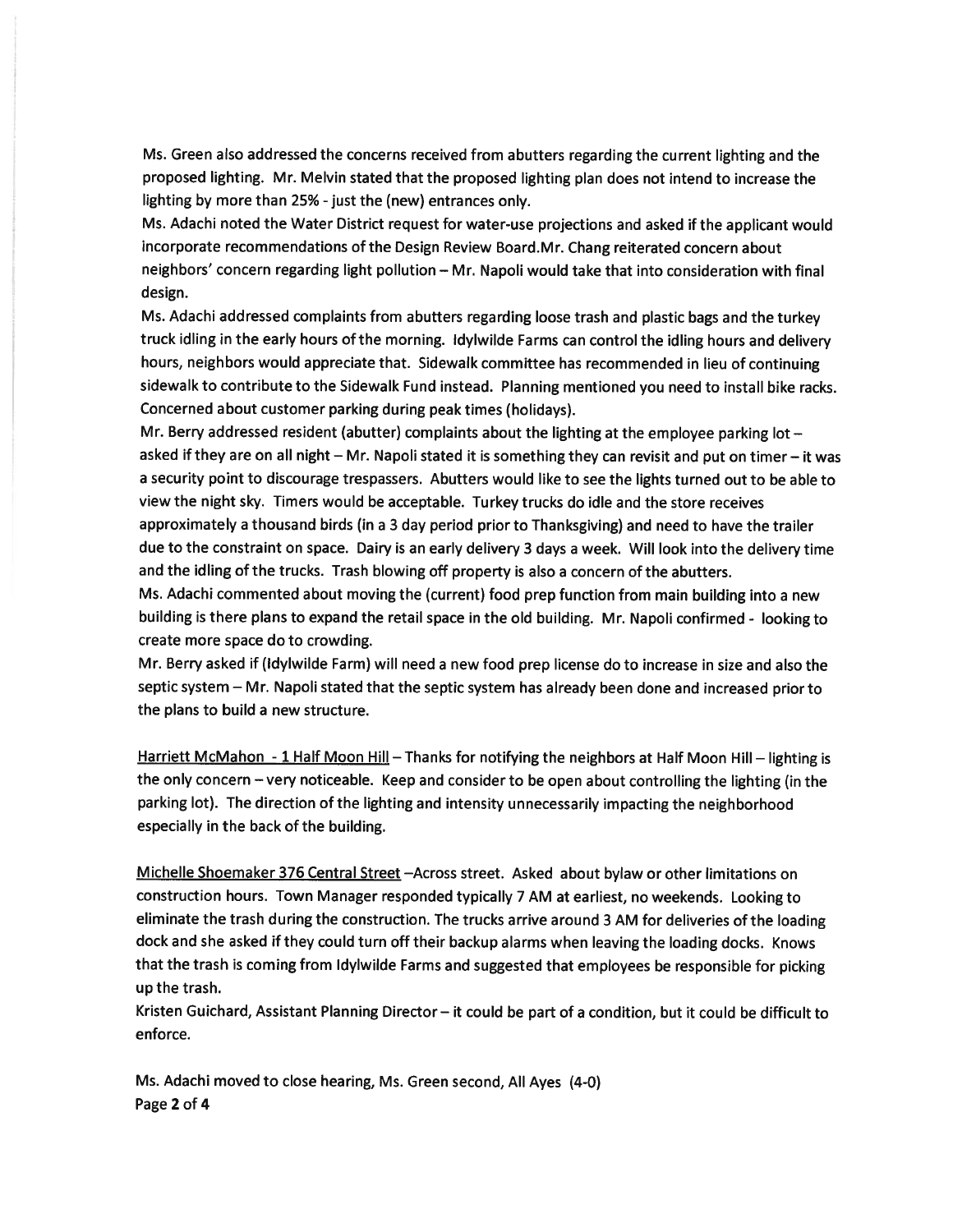Ms. Adachi moved to approve SPSP/USP with conditions set forth by recommendations of Acton Water District, Design Review Board, Planning Department, lighting recommendations, installing bike racks, and make effort to manage the trash/debris due to construction, and agree with construction hours and standards, and staff comments, Ms. Green seconded. All Ayes (4-0).

### Selectmen Business

Finance Committee Point of View — Mr. Ledoux presented slides critiquing the Finance Committee's draft Point of View recommendations for FY 18. POV recommendations: adopt reserves-maintenance policy, with floor of 3%, ceiling of 5%; in FY18, no use of 985K untaxed levy capacity, use of no more than 1.6M reserves, increase over FY17 of no more than 3.3% for municipal side, 3.84% for AB District assessment to Acton. Finance Department <sup>p</sup>lugged POV recommendations into latest Acton Leadership Group spreadsheet, which generated 1.2M deficit that entities will have to address. The draft POVwill be on the agenda at both the upcoming ALG meeting and the upcoming Tri-Board Meeting. Ms. Adachi said the Town Manager should develop optimal budget (which he has said is likely to involved increase of more than 3.3%), and then show what you would need to do to match the 3.3 % that the POV recommends. Mr. Berry said the Board did not ye<sup>t</sup> need to take <sup>a</sup> hard stance and make <sup>a</sup> recommendation regarding the POV and there would be further discussion with ALG and at the TriBoard Meeting.

CPA Application Review — BOS reviewed the draft applications for Community Preservation Act funds from Natural Resources and also from Recreation. The Board received <sup>2</sup> late applications prior to the meeting from Recreation: Morrison Farm Irrigation Well, and <sup>a</sup> Dog Park Design. Ms. Green felt that the application for <sup>a</sup> dog par<sup>k</sup> design is <sup>a</sup> bit premature for funding. Ms. Fochtman explained that the Recreation Commission and several interested citizens have had several conversations regarding installing <sup>a</sup> dog par<sup>k</sup> and have done background research of <sup>a</sup> model (of development), also have looked into the Stanton Foundation for development of <sup>a</sup> dog par<sup>k</sup> — if the <sup>p</sup>lans meet their (Stanton Foundation) requirement, they will pay for 100% of the design and construction. Mr. Chang agree<sup>d</sup> with Ms. Green, and inquired if the propose<sup>d</sup> \$50,000 reques<sup>t</sup> in CPA money will go toward the 10% of the design/construction cost (toward the 100% funding from the Stanton Foundation) and bringing in <sup>a</sup> water source to the (dog park) site. Ms. Adachi deferred to Ms. Green's suggestion regarding the dog park application.

CPA Applications received:

Acton Arboretum Cedar Arbor, Kiosk and Culvert

NARA Picnic Pavilion Restroom

Nara Parking Lot Expansion

Morrison Farm Irrigation Well

Dog Park Design

Ms. Adachi addressed concern regarding the propose<sup>d</sup> parking lot expansion as way to address security issues — questioned if having more parking is going to improve security. Ms. Fochtman explained that Recreation Department formed <sup>a</sup> study for parking patrol <sup>p</sup>lan. Facing greater demands due to proximity of Bruce Freeman Rail Trail so access is easier. Looking for designated parking areas for BFRT, Page 3 of 4